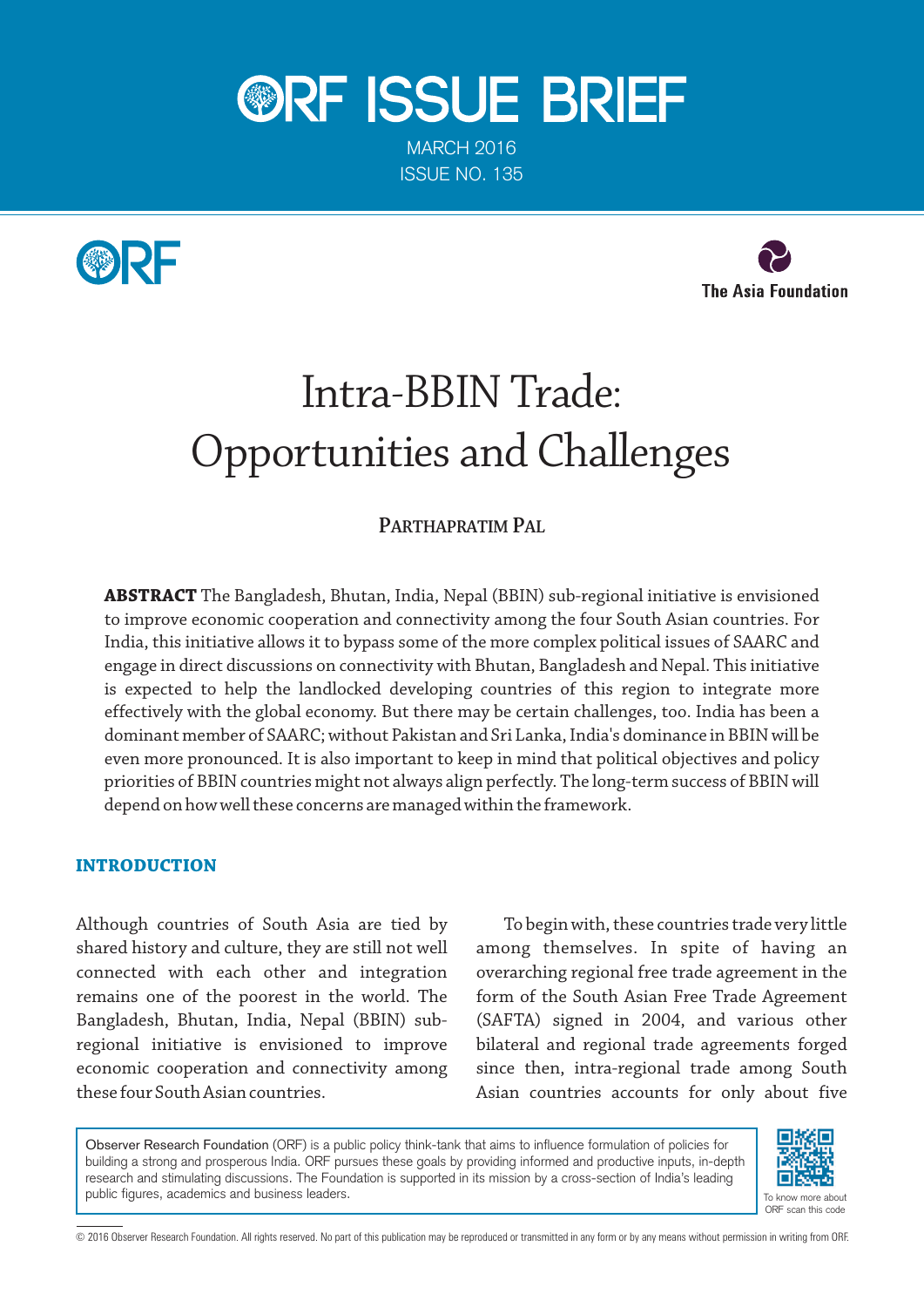percent of their total trade. To put such figure in perspective, trade among the countries in the Association of Southeast Asian Nations (ASEAN), for example, is around 25 percent of their total trade. Estimates reported by the South Asian Association for Regional Cooperation (SAARC) secretariat in 2015 indicated that intra-SAARC trade was around \$28-30 billion per year. In contrast, intra-ASEAN trade, as reported by the Malaysia External Trade Development Corp., was around  $$608.6$  billion for 2014.

This low level of regional integration in South Asia is manifested by poor intra-regional investment, and even poorer intra-regional factor movements. The lack of regional integration hurts the region's smaller countries more. Countries such as Nepal and Bhutan are least developed, landlocked countries, and access to regional and international markets is crucial for their development. Their very lack of economic and physical connectivity leaves them with little opportunity to create productive ties with the rest of the world, rendering them highly disadvantaged in a global economy where such relations help achieve development goals.

A number of initiatives have been taken to improve regional integration in South Asia. In 1985 SAARC was formed, which later paved the way for the South Asian Preferential Trade Agreement (SAPTA) signed in 1995, and eventually the SAFTA in 2004. However, intraregional economic integration continues to be low among these countries, for a number of reasons.

The first and most obvious reason is the high level of political tension and mistrust between India and Pakistan, the two biggest economies of SAARC and as such, whose relationship tends to dictate the overall tenor of the association. Historically, the two countries have not cooperated well on international platforms; the same has been true for SAARC. This has led to repeated stalling of negotiations in SAARC summits.

Second, India is a major economic power in South Asia and its GDP is about 79 percent of the

total GDP of the region (See Figure 1). Therefore, there exists some skepticism about India's possible dominance of SAARC. This apprehension is reinforced by the fact that India runs a huge trade surplus vis-à-vis all South Asian countries. Data for 2014-15 show that while the South Asian countries account for about 6.6 percent of India's exports, they only supply about 0.65 percent of India's total imports. None of the South Asian countries featured in the top 25 trade partners of India in 2014-15. India's trade patterns show that the country imports more from, for example, Southeast Asian countries. Vietnam, for one-which is not an oil-exporter and in 2013 had a GDP of \$170.6 billion—exported more than \$3 billion worth of goods to India in 2014-15. Pakistan and Bangladesh, meanwhile—whose GDP for the same year were \$231.6 billion and \$161.3 billion, respectively-exported to India in the amounts of \$497.3 million and \$621.4 million in 2013 (See Table 1).

#### **Figure 1. Share of GDP of Countries in Total GDP of South Asia (%)**

(GDP numbers are taken in current prices for 2013)





#### **Table 1. Trade between India and other South Asian Countries (2014-15, in \$million)**

(Rank based on India's total trade, both exports and imports, with the partner country for that year.)

| Rank      | Country                                         | <b>Exports</b> | Imports    |            | <b>Total Trade Trade Balance</b> |
|-----------|-------------------------------------------------|----------------|------------|------------|----------------------------------|
| 30        | <b>SRI LANKA DSR</b>                            | 6,703.72       | 756.17     | 7,459.89   | 5,947.55                         |
| 31        | <b>BANGLADESH PR</b>                            | 6.451.47       | 621.37     | 7.072.84   | 5.830.10                         |
| 38        | <b>NEPAL</b>                                    | 4,558.77       | 639.91     | 5.198.68   | 3.918.86                         |
| 51        | <b>PAKISTAN IR</b>                              | 1.857.18       | 497.31     | 2.354.49   | 1.359.87                         |
| 86        | AFGHANISTAN TIS                                 | 422.56         | 261.91     | 684.47     | 160.65                           |
| 93        | <b>BHUTAN</b>                                   | 333.94         | 149.87     | 483.81     | 184.08                           |
| 131       | <b>MALDIVES</b>                                 | 152.38         | 4.32       | 156.7      | 148.06                           |
|           | <b>India's Total</b>                            | 310.338.47     | 447.964.38 | 758,301.08 | $-137.625.92$                    |
|           | <b>Share of South Asian</b><br>countries (in %) | 6.60           | 0.65       | 3.09       |                                  |
| Memo Item |                                                 |                |            |            |                                  |
|           | Vietnam                                         | 6.257.88       | 3.003.35   | 9.261.23   | 3.254.53                         |

*Source: Export-Import Database, Ministry of Commerce, India*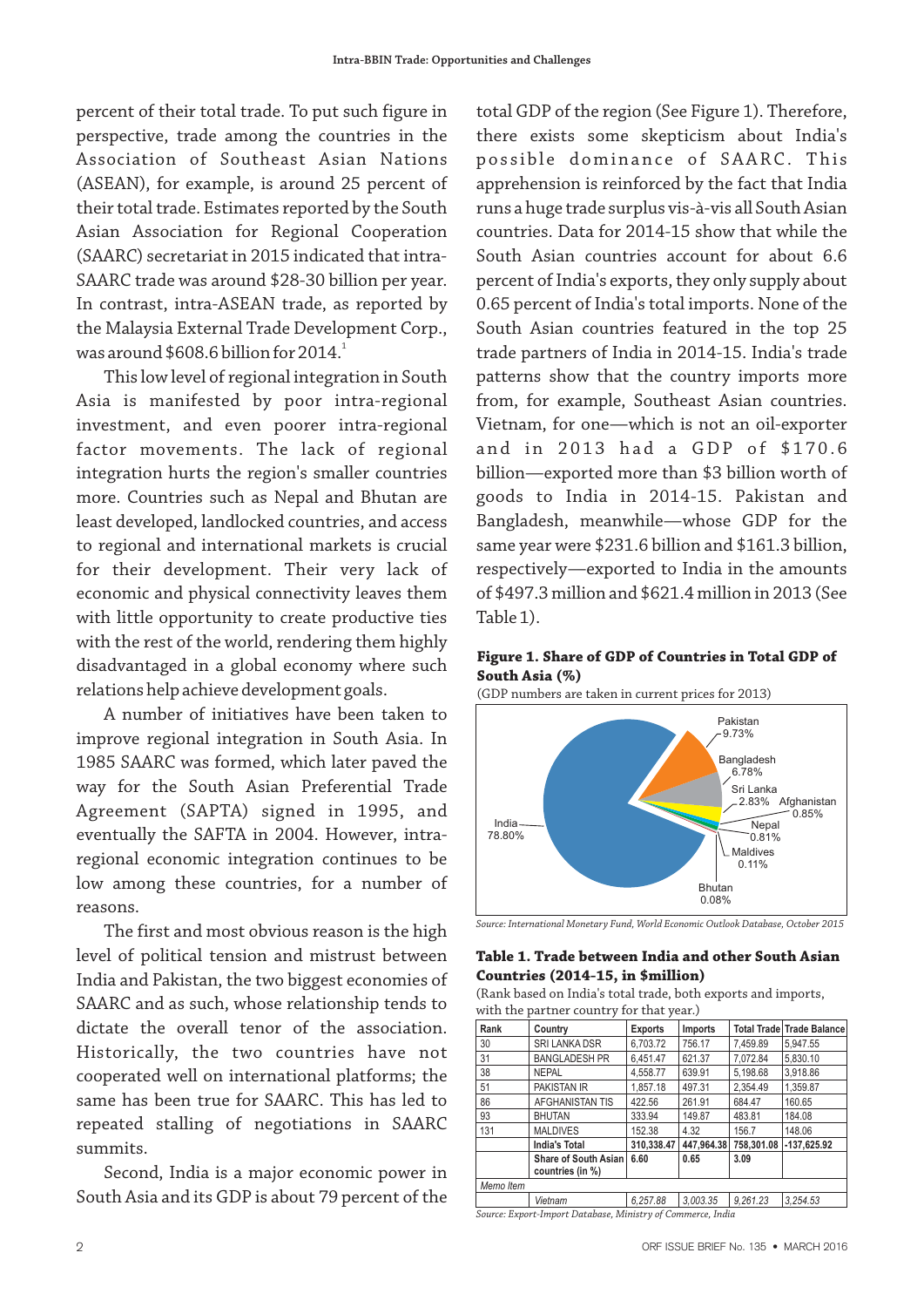Similar numbers are often portrayed to indicate that India has not played a role that is commensurate to its economic size in the South Asian regional integration process. In other words, it is a long held view that India has not opened its markets effectively to its South Asian trade partners. India, for its part, has over the years responded to such calls by reducing its tariff rates against these countries. Tariff negotiations are going on since the establishment of SAARC and market access negotiations continue under the SAFTA platform.

Statistics show that tariff reduction under SAFTA has not helped improve economic integration beyond a certain level. Most studies indicate that to further improve economic integration, South Asian countries should focus more on the removal of non-tariff barriers (NTBs), reduction in the sensitive list of products, improve trade in services and, most importantly, improve connectivity and strengthen institutions.<sup>2</sup> The Asian Development Bank (ADB) has expressed similar concerns. At a meeting on regional road transport connectivity, ADB's Wencai Zhang said, "Nontariff barriers continue to impede growth of intra-regional trade. One UNESCAP-World Bank trade database shows that it can cost much more for a South Asian country to trade with another country within the sub-region than with one outside. In fact, bilateral trade costs within South Asia were, on average, 244% of the value of goods, in contrast to the figure of 121% for the region's trade with the East Asia/ Pacific region. This high cost of trade is attributed to a variety of non-tariff barriers."<sup>3</sup>

These concerns about NTBs, connectivity and trade facilitation-related problems have been under discussion in SAFTA and SAARC for many years now. These talks, however, have not gone smoothly. While there may have been a degree of foot-dragging over some of these issues by the concerned governments in SAFTA, genuine efforts to improve physical connectivity and encourage improved energy cooperation have been repeatedly stalled in SAARC summits due to

a mutual lack of trust between India and Pakistan. For example, in the 18th SAARC summit in Kathmandu in November 2014, ambitious proposals to integrate South Asia through connected networks of road and rail could not be signed due to Pakistan's reluctance. This served as one of the motivating factors for the relatively fast-track negotiations for a subregional economic cooperation agreement within the broader SAARC framework, involving the BBIN countries.

The first achievement of the BBIN initiative has been the Motor Vehicles Agreement (MVA), signed on 15 June 2015 in Thimpu, Bhutan. The MVA looks at easing passenger, personal and cargo movement among the BBIN countries. It has been developed with the support of the ADB under its South Asia Subregional Economic Cooperation programme.

## **BBIN AND TRADE COOPERATION**

The establishment of the BBIN initiative is important for trade for various reasons. As discussed earlier, market access barriers like tariffs and non-tariff measures have been discussed in SAFTA for many years now and will continue to be negotiated under the same framework. BBIN will retain all these works that are going on under the SAFTA umbrella.<sup>4</sup> However, new literature on trade within South Asia indicate that trade facilitation issues have emerged as key issues blocking the rapid expansion of intra-regional trade. Various travel restrictions at the border Land Customs Stations (LCSs), delays due to transshipment issues, poor and sometimes non-existent infrastructure at some LCSs, and other customs documentation and clearance-related problems are significantly adding up to the time and financial costs of conducting trade among these nations.

In this context, the BBIN MVA is a welcome step. As explained by a response in Indian Parliament, "This BBIN MVA will allow the BBIN countries to move forward with implementation of land transport facilitation arrangements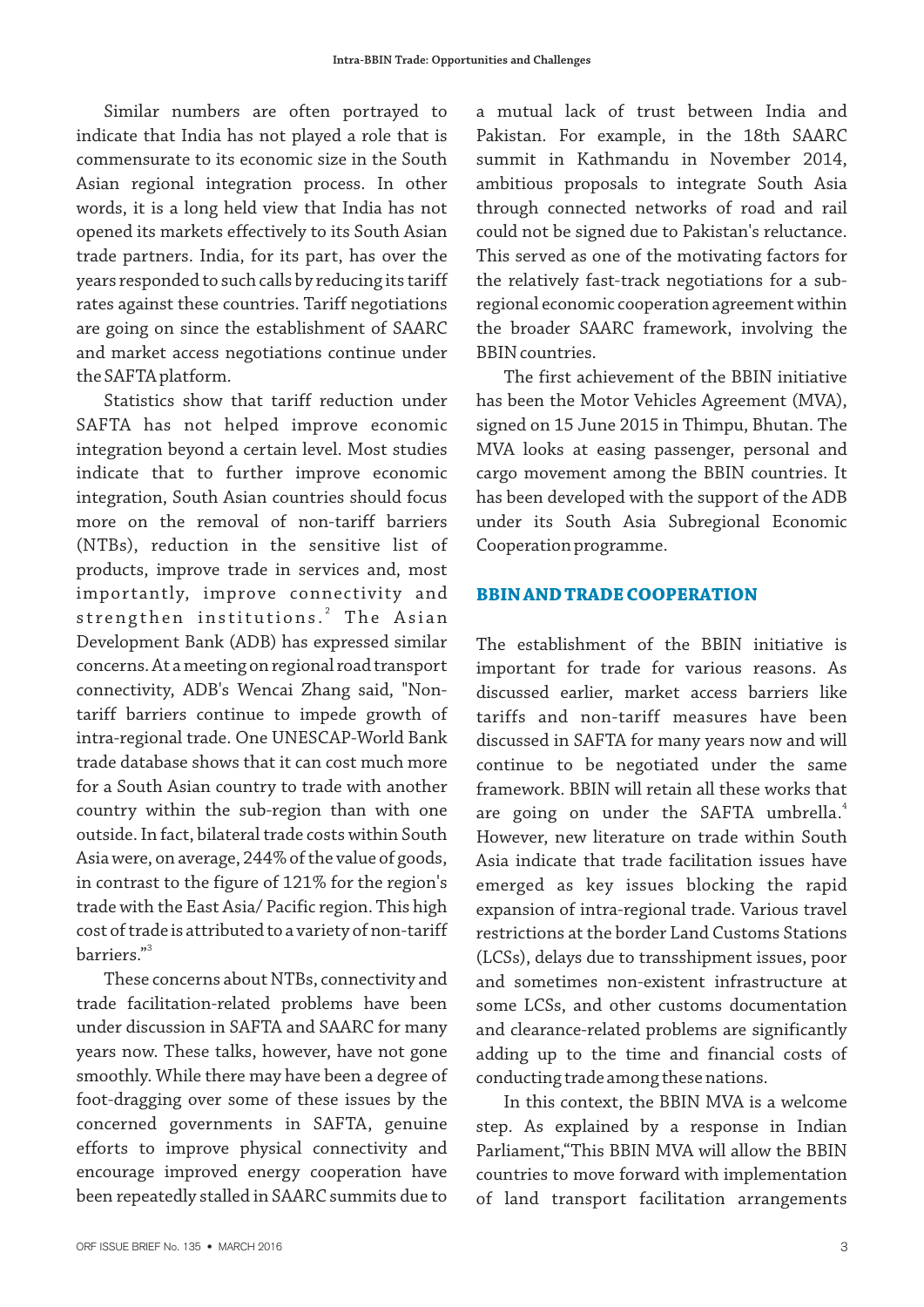between and among them, enable the exchange of traffic rights and ease cross-border movement of goods, vehicles and people, thereby helping to expand people-to-people contact, trade and economic exchanges between them. The BBIN MVA would make cross border trade and transport in and through the Northeastern region of India to and from Bangladesh, Bhutan and Nepal more efficient".<sup>5</sup>

The agreement will allow vehicles to enter each other's territory and eliminate the need for transshipment of goods from one country's truck to another at the border, thereby eliminating a time-consuming and costly process. This is not only going to reduce trade costs between nations and facilitate smoother transactions and boost trade, but it will also possibly reduce some of the informal trade that happens among these countries. Estimates suggest that while formal intra-SAARC trade is around \$28-30 billion per year, informal trade among these countries can be as high as \$25 billion. $^{\rm 6}$ 

An added benefit of the MVA will be that it will promote support for containerised movement of cargo. Containerisation of trade has lowered the cost of trade across the world significantly and it is likely that high trade costs among South Asian countries will be drastically reduced when containerisation gains more popularity. Recent news reports indicate that BBIN countries have agreed to begin discussions on the possibility of having a BBIN rail agreement. One of the biggest advantages of containerised trade is that it is multi-modal and therefore, an integrated and seamless road and rail network will further facilitate containerisation in South Asia and help reduce trade costs.

Such initiatives will also give a boost to the landlocked LDCs such as Bhutan and Nepal, with small domestic markets. It is imperative for these countries to have access to global markets, both for exports and imports. These countries will benefit most due to easier cross-border movement of passenger and goods due to the BBIN MVA and the expected BBIN rail network agreement. These agreements will make it easier for the countries to access the ports of India and Bangladesh for intra-regional and extra-regional trade.

The northeastern region of India will also benefit significantly from the BBIN MVA and rail network programmes. One of the major challenges faced by India's Northeast has been poor connectivity. The BBIN agreements will reduce distance between the northeastern states and the Kolkata port by about a thousand kilometres, as well as allow these states to access the Chittagong port in Bangladesh. This has the potential to unlock significant business opportunities in India's Northeast. As Ghosh<sup>7</sup> points out, the BBIN initiative also aligns well with some of the major initiatives taken by the ADB. A study by the ADB has proposed 10 regional road networks as South Asian Corridors, out of which seven have been identified in the BBIN region. These economic corridors will allow landlocked trading centres of Nepal and Bhutan to gain access to ports in India and Bangladesh. For example, Tripura can get access to Bangladesh's Ashugunjport; Chittagong and Mongla ports can be accessed from Kolkata and the northeastern states.

Besides easier flow of goods, the BBIN initiative also promises to facilitate the movement of people across borders. This has huge implications for both business and trade as it can lead to improved people-to-people contact, encourage business travel and most importantly can give a huge boost to trade in various services. One major advantage of BBIN is that there is little that divides the citizens in terms of demographics and cultural traits--and this can be leveraged to promote trade in different types of services. For example, easier travel requirements can unleash enormous cross-border tourism in this region. It is well recognised that there is big potential for religious, cultural, adventure and eco-tourism among the BBIN countries. There is also significant opportunity to improve trade in services in the areas of energy, healthcare and education. Easier movement of people across borders among the BBIN countries is expected to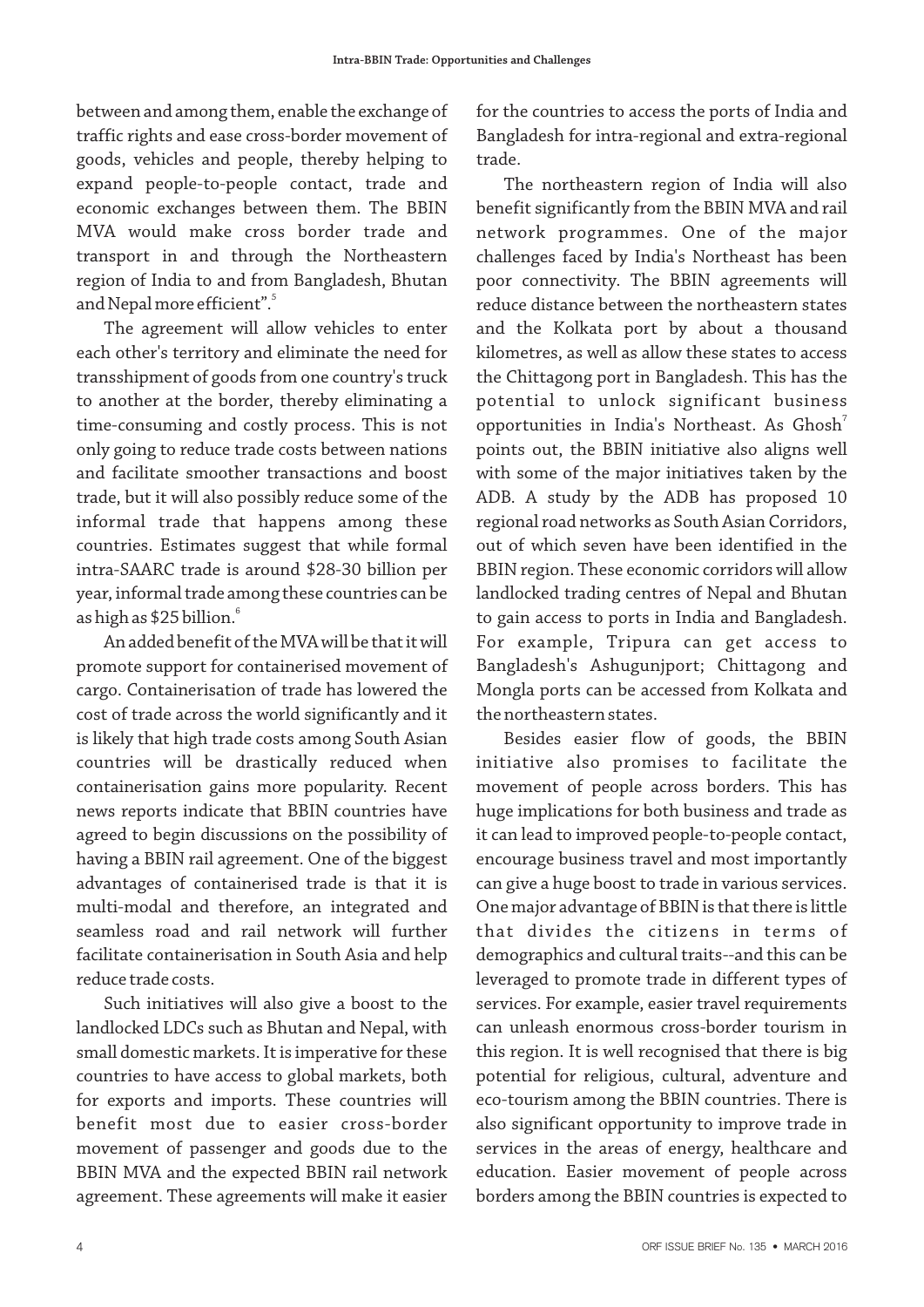boost these services. It is also expected that increased economic and trade integration among these countries will generate demand for supporting services such as logistics, shipping, banking and finance and express delivery. An integrated market will also boost e-commerce services in the region.

Other expected benefits to the region will come from possible development of regional value chains in South Asia. Globally there is an increased trend for participation in production networks or value chains where a number of spatially separated but linked firms engage in the production of different components of the same product. By breaking up the production process into tasks that require different input combinations or skills, these firms can improve the overall production efficiency by matching tasks with location-specific advantages. Therefore, at a regional level, a group of firms engaged in such production networks can utilise country-specific comparative advantages to lower production costs and increase market access. $\degree$  As Brunner points out, participation in such regional value chains requires closer regional integration through logistics, information network and connectivity improvement. $^{\circ}$  This can increase the 'virtual size' of an economy as trade with neighbouring countries goes up. Participation in regional production networks will allow these countries to substantially benefit from scale, network, coordination, and agglomeration economies.

From a wider perspective, the BBIN MVA can be seen as a first step towards a broader integration process. The locational advantage of South Asia implies that it can serve as a gateway for connecting to Southeast and East Asia. The BBIN MVA network has created the first step of this broader integration process. India is at present negotiating a similar agreement with Myanmar and Thailand. If the agreement is implemented, the BBIN sub-region will be more seamlessly integrated with the ASEAN market. This is important because of both economic and strategic reasons. ASEAN is a big and growing

market and India already has a number of FTAs signed with the ASEAN countries. Improved connectivity will imply much tighter economic integration between India and other BBIN countries with ASEAN. The biggest beneficiaries are likely to be the landlocked countries of Bhutan and Nepal, Bangladesh and eastern and Northeastern parts of India. The ADB also has ambitious plans of trans-Asia road and rail networks, and the BBIN initiative coupled with the India-Myanmar-Thailand agreement can fit well into that plan.

There is also a strategic implication of the BBIN initiative. China is investing heavily in developing road and rail networks to recreate the age-old Silk Route. Its massive One-Belt-One-Road (OBOR) initiative is planned to run through the continents of Asia, Europe and Africa. The OBOR initiative will connect the East Asian economic circle with the developed European economic circle. It plans to link China with the Persian Gulf and the Mediterranean Sea through Central Asia and West Asia and connect China with Southeast Asia, South Asia and the Indian Ocean. In its largest definition, OBOR would include 65 countries, 4.4 billion people and about 40 percent of global GDP. $^{10}$  Given such grandiose plans on the part of China and their possible ripple effect on South and Southeast Asia, initiatives like BBIN may give India a toehold in the region in both economic and strategic terms.

#### **CONCLUSION**

The BBIN initiative is a welcome sub-regional integration project for India. It allows India to bypass Pakistan and discuss connectivity issues with Bhutan, Bangladesh and Nepal, which has proved difficult at the SAARC level. It also integrates well with India's 'Look East Policy'. This initiative can also solve India's longstanding problem of locational disadvantage and poor connectivity of its northeastern states. The BBIN initiative fits well with the new wave of developing massive transnational road and rail connectivity networks. All these will facilitate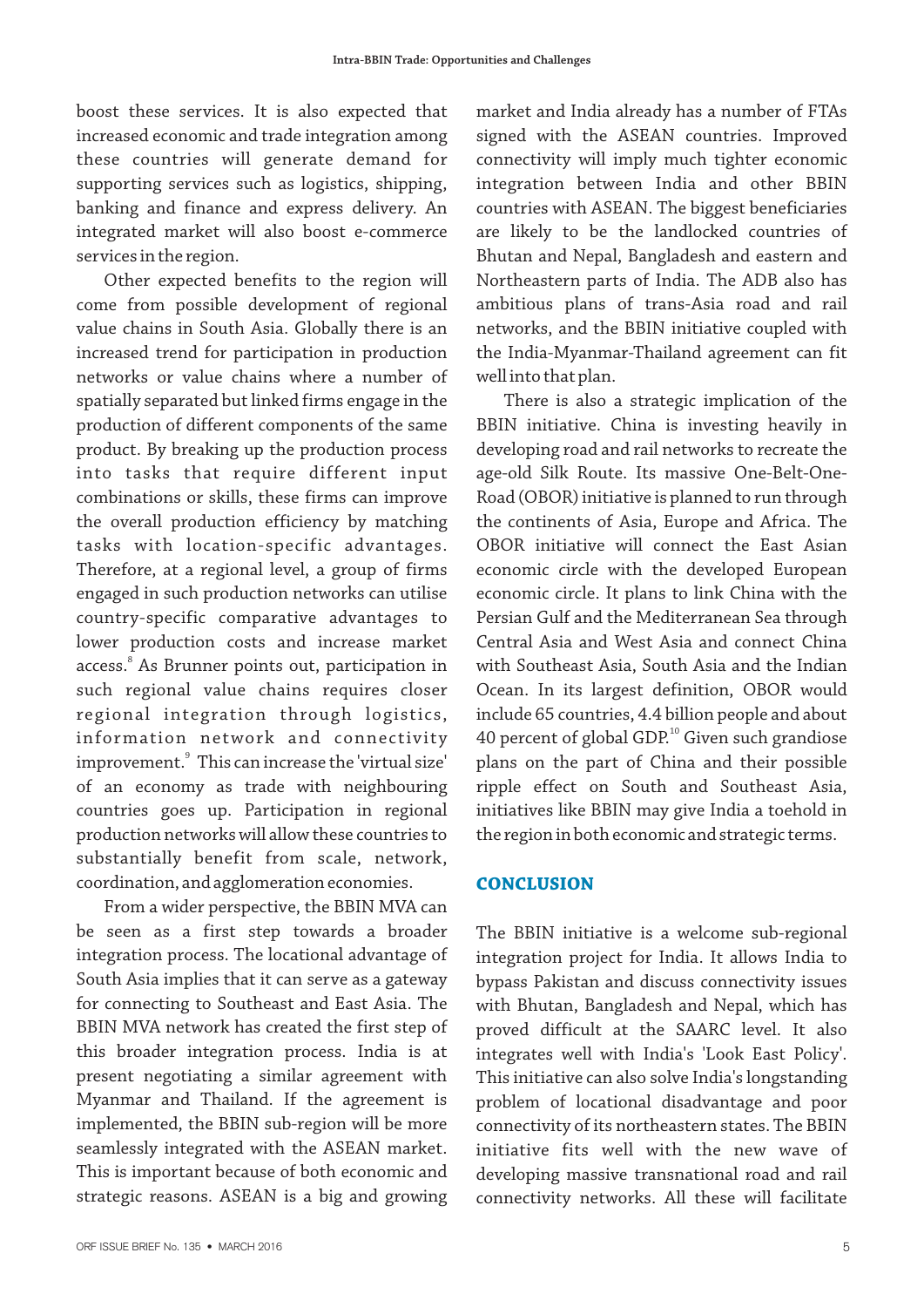intra- and inter-regional trade in goods and services. It may also help develop sub-regional and regional value chains, which can be further integrated with global production networks.

There are challenges ahead, too. India has been a dominant member of SAARC and without Pakistan and Sri Lanka, India's dominance in BBIN will be even more pronounced. It will be a responsibility that India will need to address in the sub-regional grouping. Then, other countries in the group may not have their priorities completely aligned with India. For example, Bhutan often puts its emphasis on maintaining its leading rank in the gross national happiness index over economic growth. Consequently, there have been some reservations in Bhutan about free movement of cargo and people within the sub-region. Other countries of BBIN need to accommodate these diverse views while taking the initiative forward. It will also be important to keep in mind that even within the BBIN countries there are political problems and issues of mistrust. India's demand for transit through Bangladesh has been a political hot potato for many years. Recently, India and Nepal experienced a political standoff where Nepal accused India of creating trade blockages. These controversial issues have not yet been tackled completely and may on occasion cause disruptions.

The other challenge is related to the informal economy, arising as a result of inefficiencies and trade facilitation problems (like transshipment)

along these countries' borders. Economic agents who are part of this informal economy are essentially rent-seekers who have gained from the non-transparency and inadequacy of the system. Any process to streamline trade and transport logistics can meet strong resistance from these economic agents and the local informal economies. Reports indicate that the DHL Global Forwarding is working with the Indian government and conducting pilot runs for the BBIN network. While interest shown by multinational corporations like DHL is encouraging and shows possible potential of the BBIN initiative, the respective governments of the countries should be prepared to address local issues which may stem from reduced rentseeking activities and its possible negative impact on the informal economies.

Finally, for the BBIN initiative to achieve success, it will be important to calibrate the speed and level of its ambitions. It must be recognised that even within the BBIN group there is significant heterogeneity in terms of economic size and level of economic development. Therefore, the political objectives and policy priorities of these countries might be very different. Further, national security issues are increasingly becoming an area of major concern, which can put a brake on regional or sub-regional integration. The long-term acceptability and success of BBIN will depend on how well these challenges are taken up within the framework. **ORF** 

## ABOUT THE AUTHOR

Parthapratim Pal is Professor at the Indian Institute of Management (IIM) Calcutta. He previously worked with the Indian Council for Research in International Economic Relations (ICRIER), Economic Research foundation (ERF), and Indian Institute of Foreign Trade (IIFT).

ENDNOTES:

- 1. Note that GDP of SAARC is around \$2.9 trillion while GDP of ASEAN is \$3.6 trillion according to IMF estimates.
- 2. Raihan, Selim (2015): 'South Asian Economic Union: Challenges and Tasks Ahead', South Asia Economic Journal, September 2015,Vol. 16.No. 2.
- 3. Opening Remarks at the Meeting of the Ministers of Transport of Bangladesh, Bhutan, India, and Nepal on Regional Road Transport Connectivity - Wencai Zhang, available at: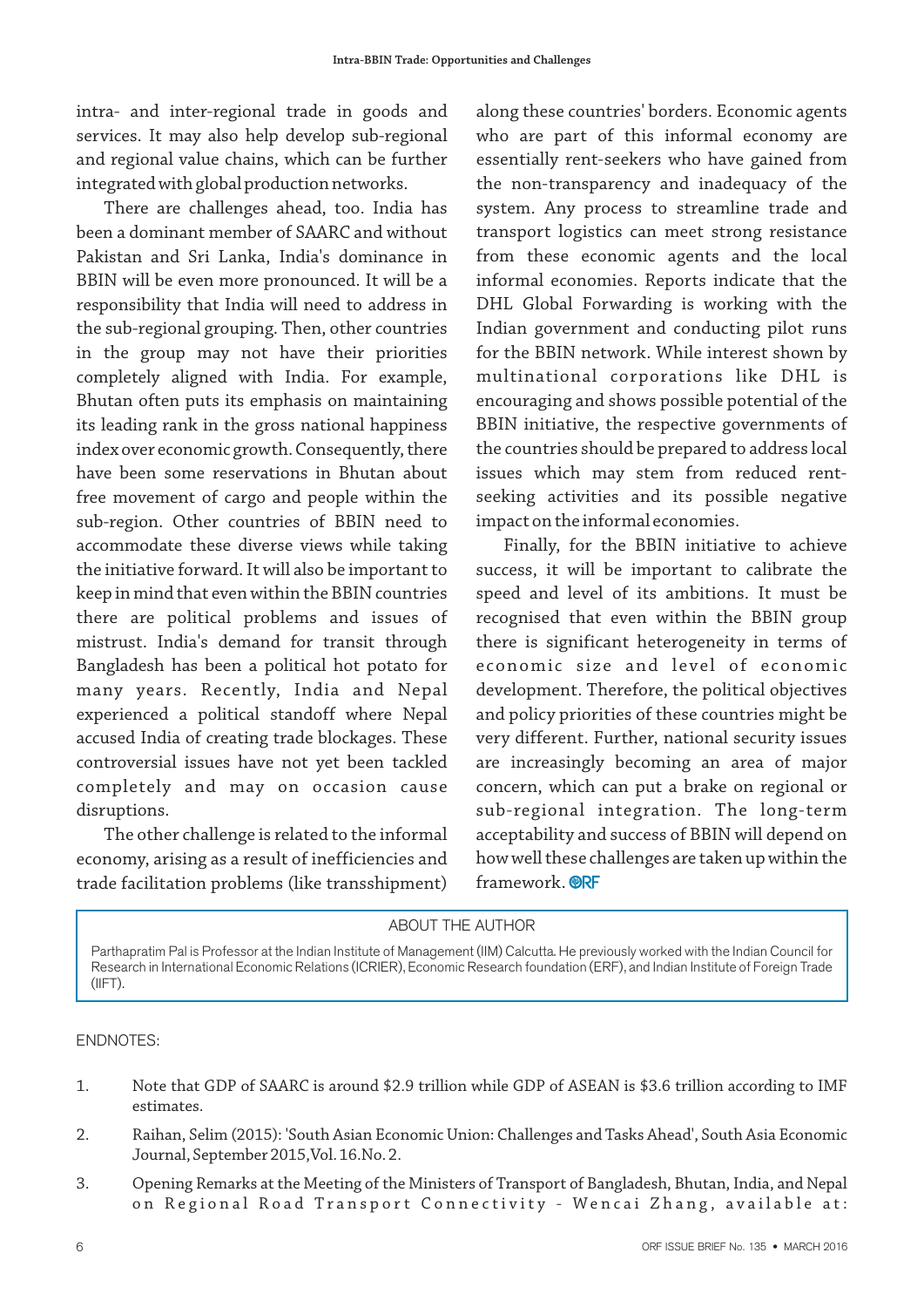http://www.adb.org/news/speeches/opening-remarks-meeting-ministers-transport-bbin-roadtransport-connectivity-wzhang

- 4. All BBIN members apart from India are Least Developed Countries and India has given them duty free tariff preference. Bhutan and Nepal are yet to become beneficiary of this scheme. This further shows that over the years tariff rates have become a less important factor for the countries of this sub-region.
- 5. Answer to Lok Sabha question number Q.NO.†1568. BBIN CORRIDOR, 29 July 29 2015, available at: http://www.mea.gov.in/lok-sabha.htm?dtl/25539/QNO1568+BBIN+CORRIDOR
- 6. RIS (2015): South Asia Development and Cooperation Report: Economic Integration for Peace Creating Prosperity, Research and Information System for Developing Countries, New Delhi 2015.
- 7. 'India must watch Chinese plans when opting between BBIN & BCIM blocs,' by Nilanjan Ghosh, 11 December 2015, available at: http://www.abplive.in/blog/india-must-watch-chinese-plans-whenopting-between-bbin-bcim-blocs
- 8. Serieux, John (2012): 'Productive Integration of LDCs into Regional Supply Chains: The Case of South Asia', Background Paper 2, UNCTAD, June 2012. Available at: http://unctad.org/en/ PublicationsLibrary/ecidc2013misc1\_bp2.pdf
- 9. Brunner, Hans-Peter (2013): 'Can Global Value Chains Effectively Serve Regional Economic Development in Asia?', ADB Working Paper Series on Regional Economic Integration, Paper No. 110, Asian Development Bank, Manila 2013.
- 10. http://blogs.worldbank.org/eastasiapacific/china-one-belt-one-road-initiative-what-we-know-thus-far